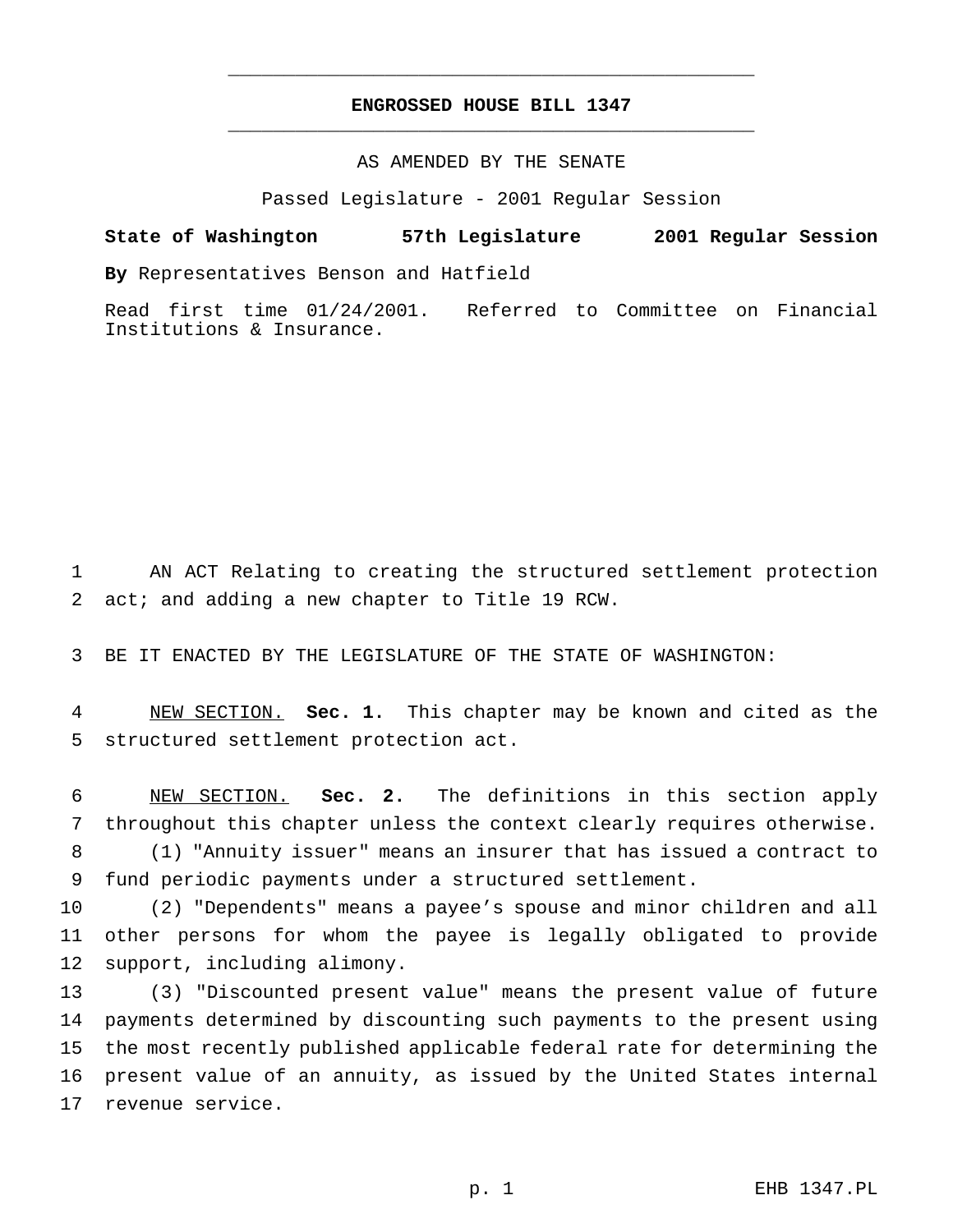(4) "Gross advance amount" means the sum payable to the payee or for the payee's account as consideration for a transfer of structured settlement payment rights before any reductions for transfer expenses or other deductions to be made from such consideration.

 (5) "Independent professional advice" means advice of an attorney, certified public accountant, actuary, or other licensed professional adviser.

 (6) "Interested parties" means, with respect to any structured settlement, the payee, any beneficiary irrevocably designated under the annuity contract to receive payments following the payee's death, the annuity issuer, the structured settlement obligor, and any other party that has continuing rights or obligations under such structured settlement.

 (7) "Net advance amount" means the gross advance amount less the aggregate amount of the actual and estimated transfer expenses required to be disclosed under section 3(5) of this act.

 (8) "Payee" means an individual who is receiving tax-free payments under a structured settlement and proposes to make a transfer of payment rights thereunder.

 (9) "Periodic payments" means (a) recurring payments and (b) scheduled future lump sum payments.

 (10) "Qualified assignment agreement" means an agreement providing for a qualified assignment within the meaning of section 130 of the United States Internal Revenue Code (26 U.S.C. Sec. 130), as amended. (11) "Responsible administrative authority" means, with respect to a structured settlement, any government authority vested by law with exclusive jurisdiction over the settled claim resolved by such structured settlement.

 (12) "Settled claim" means the original tort claim or workers' compensation claim resolved by a structured settlement.

 (13) "Structured settlement" means an arrangement for periodic payment of compensation for injuries or sickness as described in 26 U.S.C. Sec. 104(a)(1) or (2), as amended, or an arrangement for periodic payment of benefits under a special needs trust as described in 42 U.S.C. Sec. 1396p(d)(4), as amended.

 (14) "Structured settlement agreement" means the agreement, judgment, stipulation, or release embodying the terms of a structured settlement.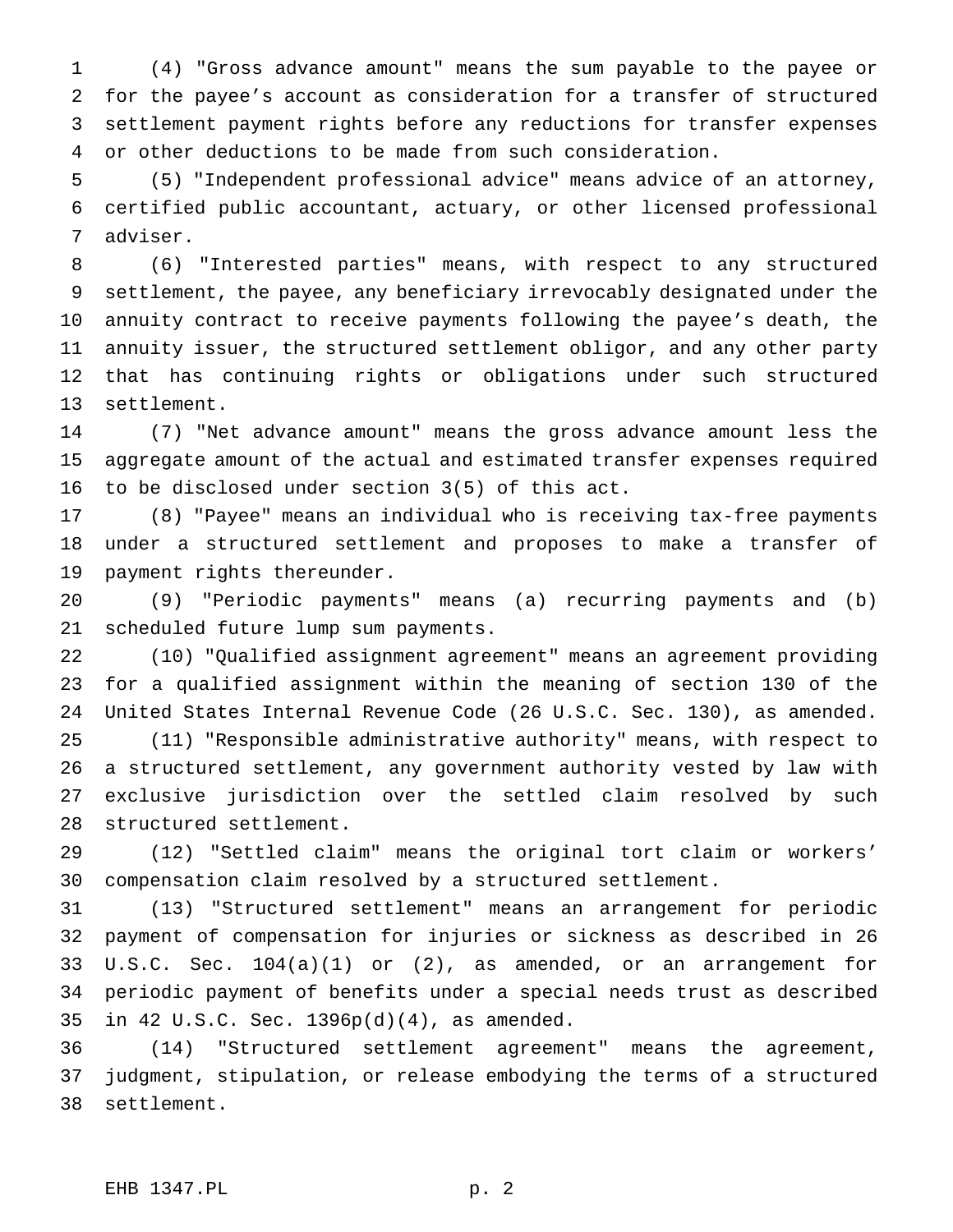(15) "Structured settlement obligor" means, with respect to any structured settlement, the party that has the continuing obligation to make periodic payments to the payee under a structured settlement agreement or a qualified assignment agreement.

 (16) "Structured settlement payment rights" means rights to receive periodic payments under a structured settlement, whether from the structured settlement obligor or the annuity issuer, if:

 (a) The payee is domiciled in, or the domicile or principal place of business of the structured settlement obligor or the annuity issuer is located in, this state;

 (b) The structured settlement agreement was approved by a court or responsible administrative authority in this state; or

 (c) The structured settlement agreement is expressly governed by the laws of this state.

 (17) "Terms of the structured settlement" means, with respect to any structured settlement, the terms of the structured settlement agreement, the annuity contract, any qualified assignment agreement and any order or other approval of any court or responsible administrative authority or other government authority that authorized or approved such structured settlement.

 (18) "Transfer" means any sale, assignment, pledge, hypothecation or other alienation or encumbrance of structured settlement payment rights made by a payee for consideration. However, "transfer" does not mean the creation or perfection of a security interest in structured settlement payment rights under a blanket security agreement entered into with an insured depository institution, in the absence of any action to redirect the structured settlement payments to such insured depository institution, or an agent or successor in interest thereof, or otherwise to enforce such blanket security interest against the structured settlement payment rights.

 (19) "Transfer agreement" means the agreement providing for a transfer of structured settlement payment rights.

 (20) "Transfer expenses" means all expenses of a transfer that are required under the transfer agreement to be paid by the payee or deducted from the gross advance amount, including, without limitation, court filing fees, attorneys' fees, escrow fees, lien recordation fees, judgment and lien search fees, finders' fees, commissions, and other payments to a broker or other intermediary. "Transfer expenses" does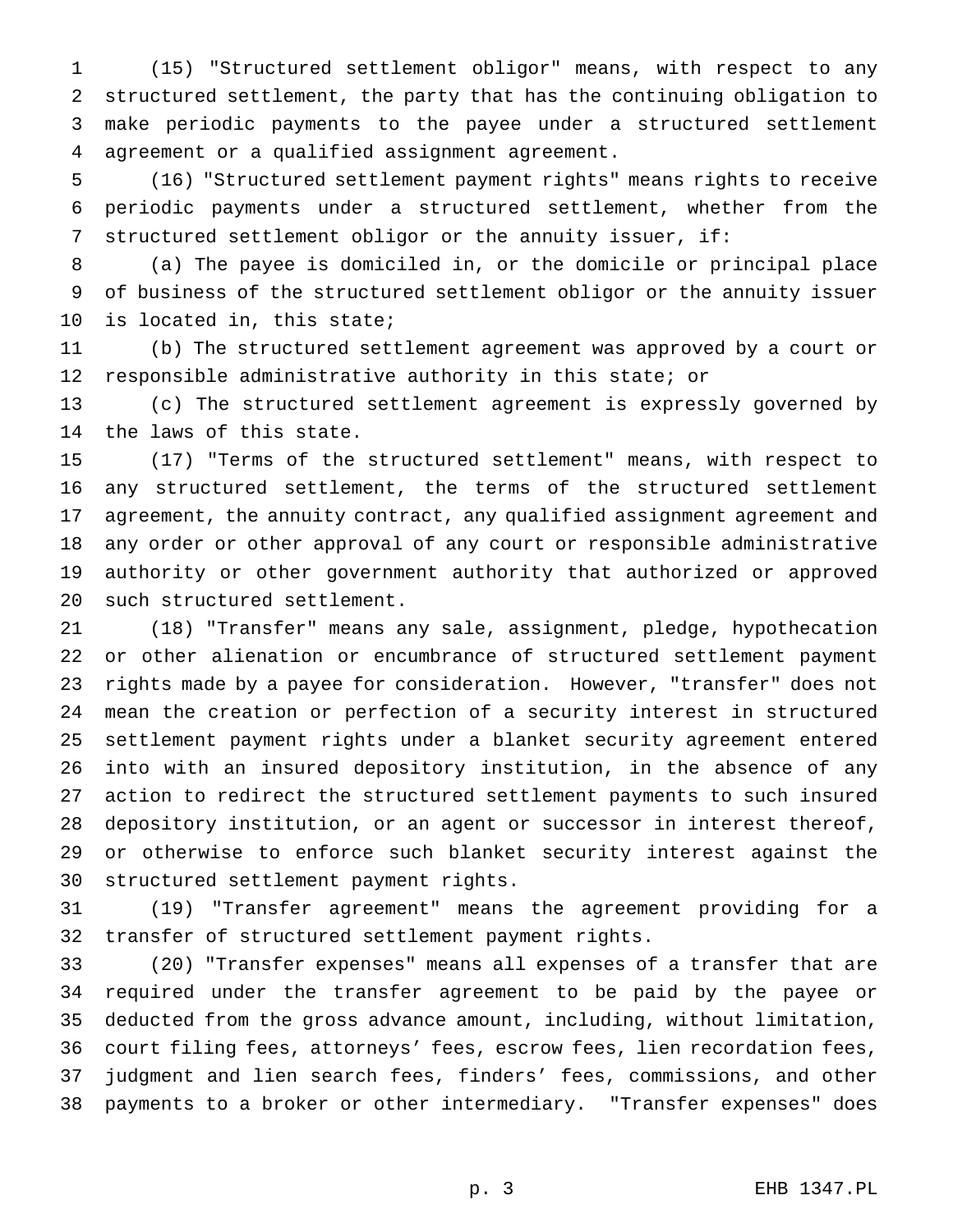not mean preexisting obligations of the payee payable for the payee's account from the proceeds of a transfer.

 (21) "Transferee" means a party acquiring or proposing to acquire structured settlement payment rights through a transfer.

 NEW SECTION. **Sec. 3.** Not less than three days prior to the date on which a payee signs a transfer agreement, the transferee shall provide to the payee a separate disclosure statement, in bold type no smaller than 14 points, setting forth:

 (1) The amounts and due dates of the structured settlement payments to be transferred;

11 (2) The aggregate amount of such payments;

 (3) The discounted present value of the payments to be transferred, which shall be identified as the "calculation of current value of the transferred structured settlement payments under federal standards for valuing annuities", and the amount of the applicable federal rate used 16 in calculating such discounted present value;

17 (4) The gross advance amount;

 (5) An itemized listing of all applicable transfer expenses, other than attorneys' fees and related disbursements payable in connection with the transferee's application for approval of the transfer, and the transferee's best estimate of the amount of any such fees and disbursements;

23 (6) The net advance amount;

 (7) The amount of any penalties or liquidated damages payable by the payee in the event of any breach of the transfer agreement by the payee; and

 (8) A statement that the payee has the right to cancel the transfer agreement, without penalty or further obligation, not later than the third business day after the date the agreement is signed by the payee.

 NEW SECTION. **Sec. 4.** A direct or indirect transfer of structured settlement payment rights is not effective and a structured settlement obligor or annuity issuer is not required to make any payment directly or indirectly to any transferee of structured settlement payment rights unless the transfer has been approved in advance in a final court order or order of a responsible administrative authority based on express findings by such court or responsible administrative authority that: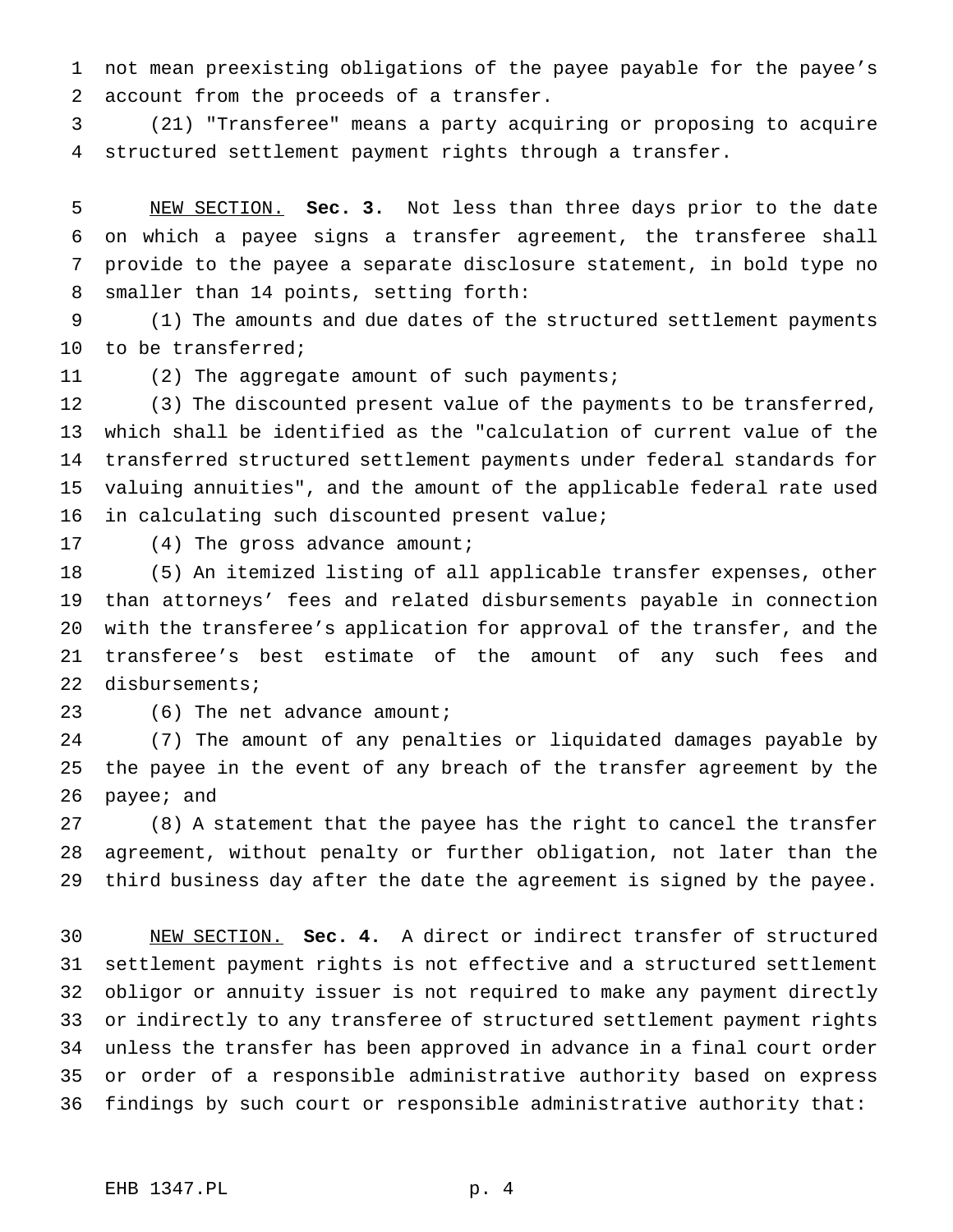(1) The transfer is in the best interest of the payee, taking into account the welfare and support of the payee's dependents;

 (2) The payee has been advised in writing by the transferee to seek independent professional advice regarding the transfer and has either received such advice or knowingly waived such advice in writing; and

 (3) The transfer does not contravene any applicable statute or the order of any court or other government authority.

 NEW SECTION. **Sec. 5.** Following a transfer of structured settlement payment rights under this chapter:

 (1) The structured settlement obligor and the annuity issuer shall, as to all parties except the transferee, be discharged and released from any and all liability for the transferred payments;

 (2) The transferee shall be liable to the structured settlement obligor and the annuity issuer:

 (a) If the transfer contravenes the terms of the structured settlement, for any taxes incurred by such parties as a consequence of the transfer; and

 (b) For any other liabilities or costs, including reasonable costs and attorneys' fees, arising from compliance by such parties with the order of the court or responsible administrative authority or arising as a consequence of the transferee's failure to comply with this chapter;

 (3) Neither the annuity issuer nor the structured settlement obligor may be required to divide any periodic payment between the payee and any transferee or assignee or between two, or more, 26 transferees or assignees; and

 (4) Any further transfer of structured settlement payment rights by the payee may be made only after compliance with all of the requirements of this chapter.

 NEW SECTION. **Sec. 6.** (1) An application under this chapter for approval of a transfer of structured settlement payment rights shall be made by the transferee and may be brought in the county in which the payee resides, in the county in which the structured settlement obligor or the annuity issuer maintains its principal place of business, or in any court or before any responsible administrative authority which approved the structured settlement agreement.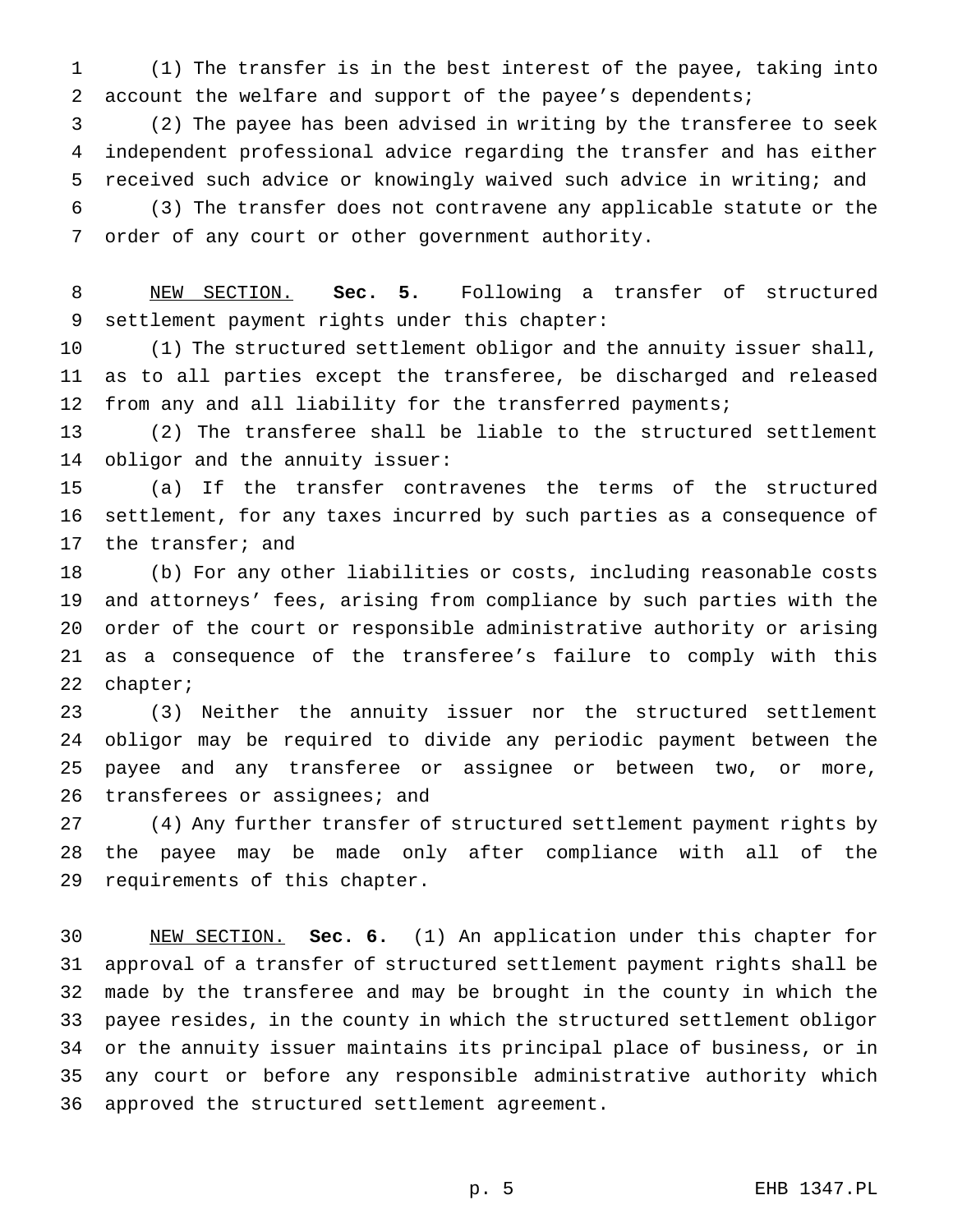(2) Not less than twenty days prior to the scheduled hearing on any application for approval of a transfer of structured settlement payment rights under section 4 of this act, the transferee shall file with the court or responsible administrative authority and serve on all interested parties a notice of the proposed transfer and the application for its authorization, including with such notice:

(a) A copy of the transferee's application;

8 (b) A copy of the transfer agreement;

 (c) A copy of the disclosure statement required under section 3 of this act;

 (d) A listing of each of the payee's dependents, together with each 12 dependent's age;

 (e) Notification that any interested party is entitled to support, oppose, or otherwise respond to the transferee's application, either in person or by counsel, by submitting written comments to the court or responsible administrative authority or by participating in the hearing; and

 (f) Notification of the time and place of the hearing and notification of the manner in which and the time by which written responses to the application must be filed, which may not be less than fifteen days after service of the transferee's notice, in order to be considered by the court or responsible administrative authority.

 NEW SECTION. **Sec. 7.** (1) The provisions of this chapter may not be waived by any payee.

 (2) Any transfer agreement entered into on or after the effective date of this act by a payee who resides in this state shall provide that disputes under such transfer agreement, including any claim that the payee has breached the agreement, shall be determined in and under the laws of this state. Such a transfer agreement may not authorize the transferee or any other party to confess judgment or consent to entry of judgment against the payee.

 (3) Transfer of structured settlement payment rights do not extend to any payments that are life contingent unless, prior to the date on which the payee signs the transfer agreement, the transferee has established and has agreed to maintain procedures reasonably satisfactory to the annuity issuer and the structured settlement obligor for (a) periodically confirming the payee's survival, and (b)